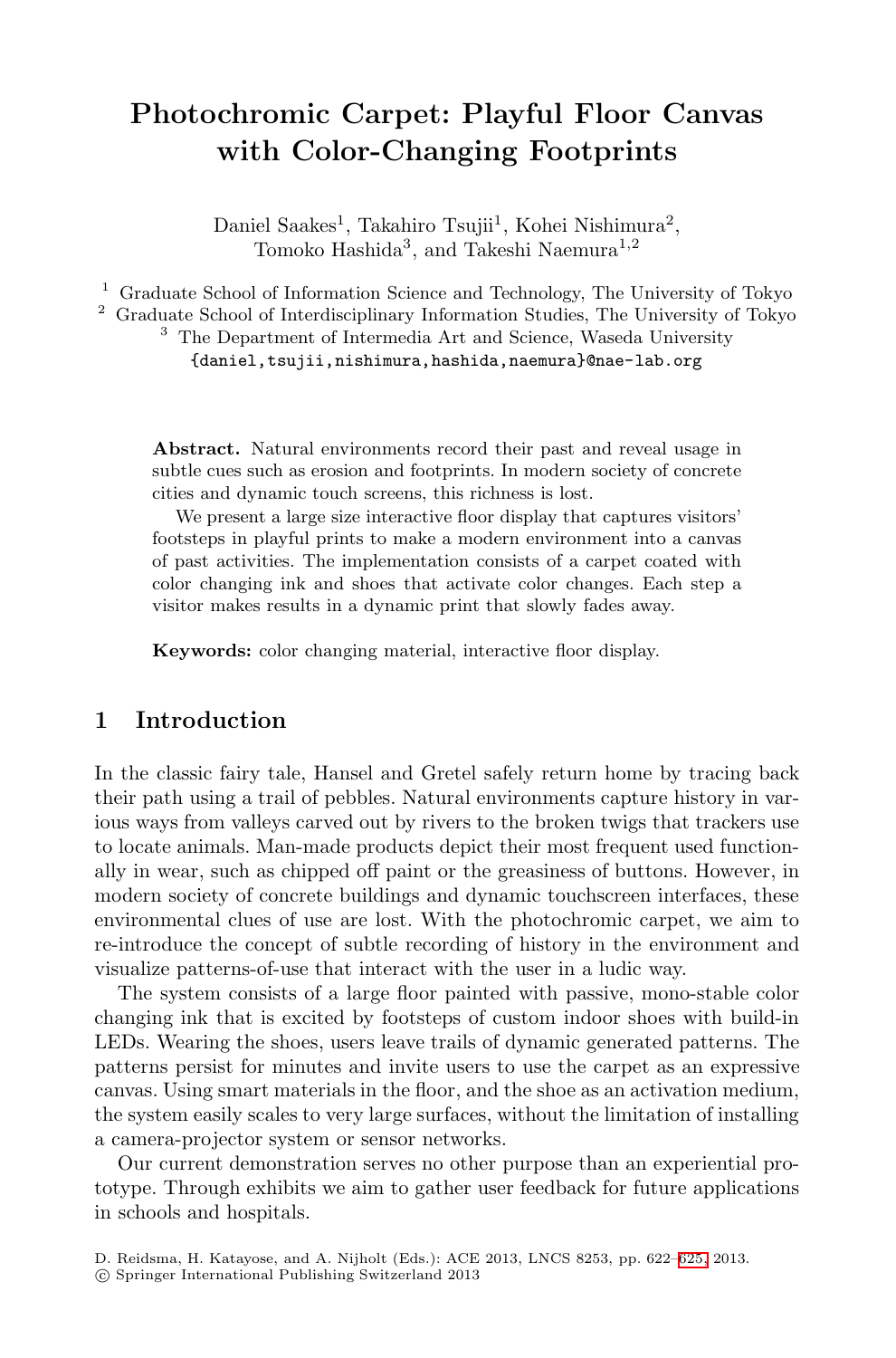<span id="page-1-0"></span>

Fig. 1. The carpet is made from photochromic material that temporarily becomes dark purple under UV radiation. As shown, near UV LED embedded in shoes activate the color change long enough to create playful patterns.

## 2 Related Work

Our effort spans two different research areas: projects that aim to enrich human interaction with physical objects and projects that augment shoes and floors for sports, entertainment and as user interface.

The History Table Cloth by Gaver et.al. [\[2\]](#page-3-1) consists of a table top embedded with electroluminescent material. The table senses objects placed on the table and lights up around the objects for hours visualizing the flow of objects. They so investigate digital technologies that aim to engage their users in playful open-ended interactions rather than functional. Like wise, in "Material Traces" Rosner et.al. [\[7\]](#page-3-2) discuss the practice of materiality and implications for HCI, illustrated by a number of provocative ideas, such as paint that traces rodent movement in the house. These projects relate to our aim, but ideas are prototyped on objects. In contrast, the technology proposed in this demonstration makes these concepts experiential on large scale environments and includes a practical way of realization. In computer entertainment interactive floors are made popular with dance dance revolution  $[4]$  in which a floor functions as a input device for a dancing game. Various interactive floors have been proposed. For instance, the magic floor [\[5\]](#page-3-4) aims to capture user motion, however require complex sensor networks. Other projects take reverse approach by embedding the sensor technology in the shoe rather than environment. Expressive footware [\[6\]](#page-3-5) embeds sensors in various ways to capture sport and dance performance.

An early example of a floor as input and output medium is the artwork Boundary Functions by Scott Snibbe [\[9\]](#page-3-6). Using a webcam and projector setup, visitor activity is captured and graphics are projected accordingly. To address the limitations of resolution and occlusion, the multitoe floor [\[1\]](#page-3-7) aims to build a floor with multitouch displays. In that way they explore various interaction techniques activated by feet rather than by fingers. However, current display and projector technologies have various shortcomings when applying for large surface, high resolution or daylight applications. Using mono-stable color changing materials solves these issues by exploiting the persistence of image as a physical frame buffer. In that way, no digital representation is involved in the process of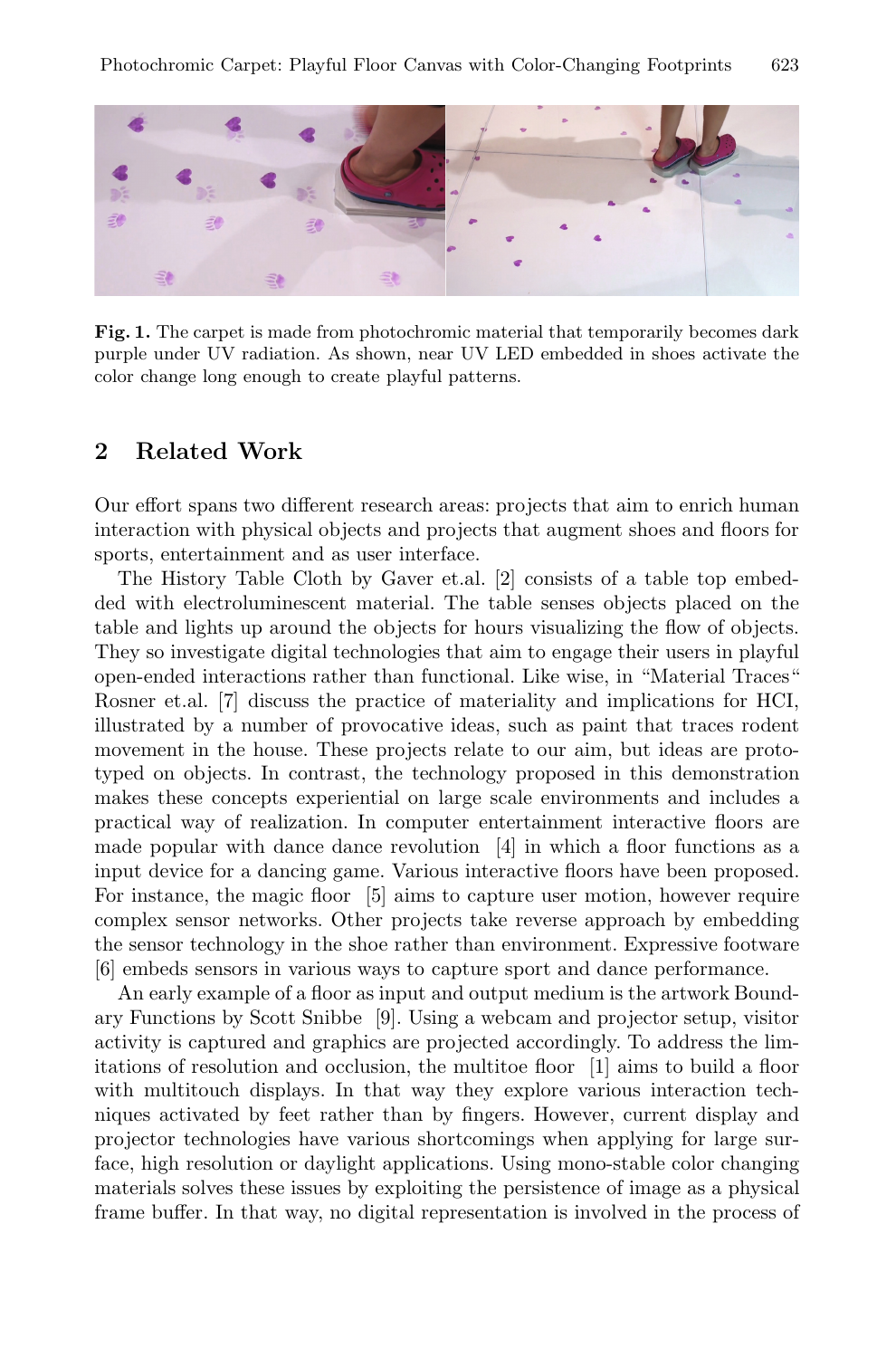

<span id="page-2-0"></span>Fig. 2. The indoor shoes have custom soles attached with Velcro. The soles have an embedded LED array, and contain an accelerometer and pressure sensor for activation. Dynamic and static patterns are shown on the left.

capturing and displaying content. Because the photochromic carpet consists of a large area, sparsely populated with footprints, we can use the human as an actuator by embedding the color change activation mechanism in the shoe.

# 3 Design and Implementation

Various techniques are suitable for color changing floors to be used under daylight conditions [\[3,](#page-3-8)[8\]](#page-3-9). Liquid floors react to pressure in interesting ways, but have only limited resolution. Thermochromic materials change with temperature, however activation technology is difficult to achieve in a small form factor. Therefore we've selected the photochromic material Spiropyran that is activated with near UV radiation.

Spiropyran produces color under UV light and returns gradually to colorless and transparent when the UV light is blocked. For the prototype we selected deep purple because of its high contrast color change. Shown in Figure [1.](#page-1-0) , the prototype floor spans  $3x3m^2$  and is made out of 9 tiles. Each tile consists of a sandwich of the Spiropyran ink protected in 2mm acrylic sheet that is transparent for UV wavelengths.

The activation mechanism consists of a LED array embedded in the sole of shoes, as shown in Figure [2.](#page-2-0) The LEDs (Nichia NSPU510CS) have a peak wavelength of 375nm and in our setup an irradiance value of  $4.642 \mu W/cm^2$ . For static patterns we use a 14 LED array, the dynamic pattern consists of a 64 LED array, driven by a constant current display driver that duty cycles the LEDs. We tuned the radiation duration to a maximum of 0.5 second per step, so that the color change in the floor that is persistent for approximately 5 minutes, depending on lighting conditions. The shoe sole is powered by three rechargeable aaa batteries. In practice, the batteries last for a few hours of use.